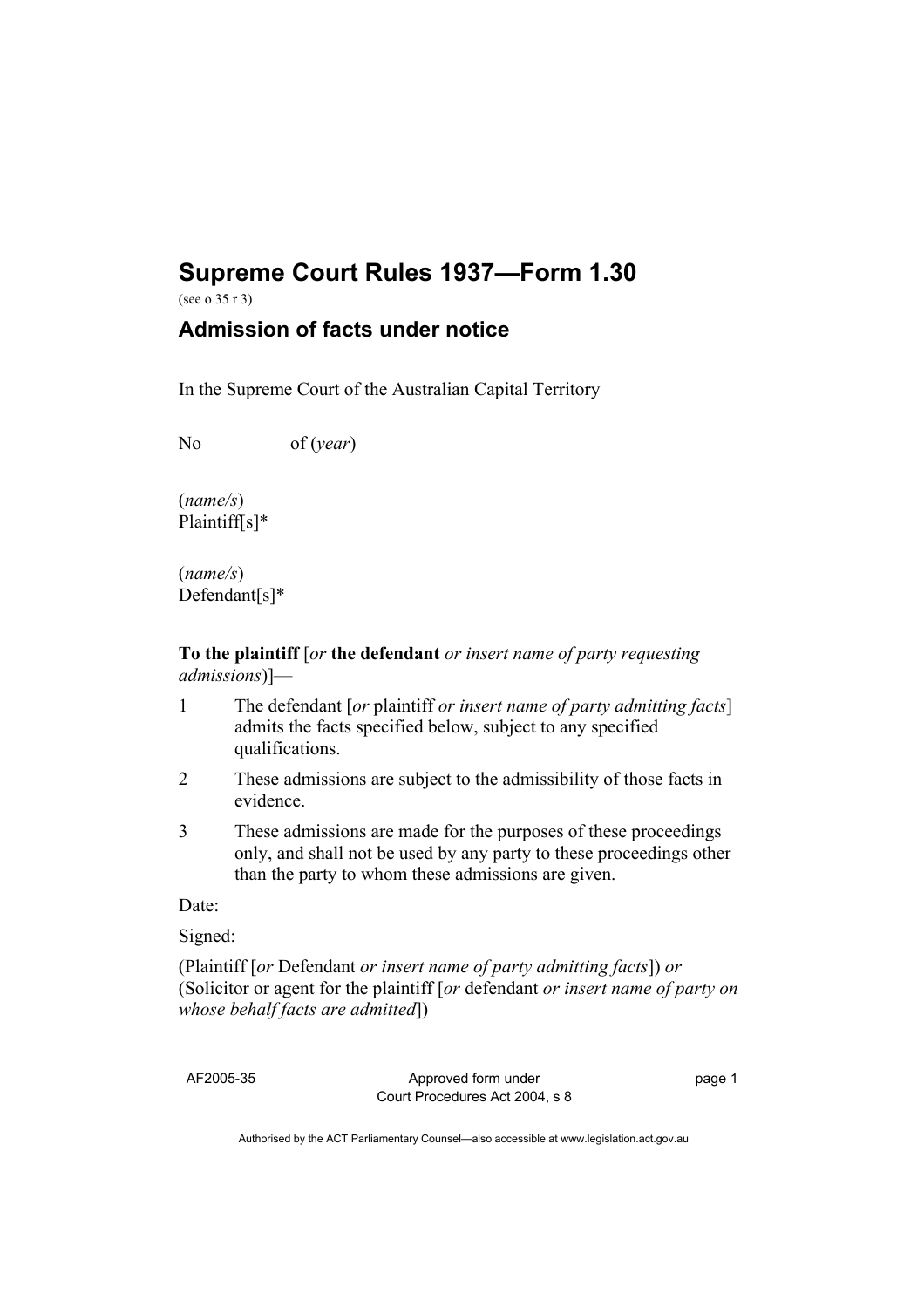### **Facts admitted Qualifications**

[*Here set out the facts admitted and any qualifications to those admissions, for example as follows*:]

## *Example*

| <b>Facts admitted</b>            |                                                | <b>Qualifications</b> |                                                           |
|----------------------------------|------------------------------------------------|-----------------------|-----------------------------------------------------------|
| $\mathbf{1}$                     | That John Smith died on 1<br>January 1870.     | 1                     |                                                           |
| 2                                | That he or she died intestate.                 | - 2                   |                                                           |
| 3                                | That James Smith was his or<br>her lawful son. | -3                    | But not that he or she was<br>his or her only lawful son. |
| $\overline{4}$                   | That Julius Smith died.                        | 4                     | But not that he or she died<br>on 1 April 1896.           |
| $\overline{\mathcal{L}}$         | That Julius Smith never was<br>married.        | 5                     |                                                           |
| <i>*(delete if inapplicable)</i> |                                                |                       |                                                           |

*\*(delete if inapplicable)* 

Authorised by the ACT Parliamentary Counsel—also accessible at www.legislation.act.gov.au